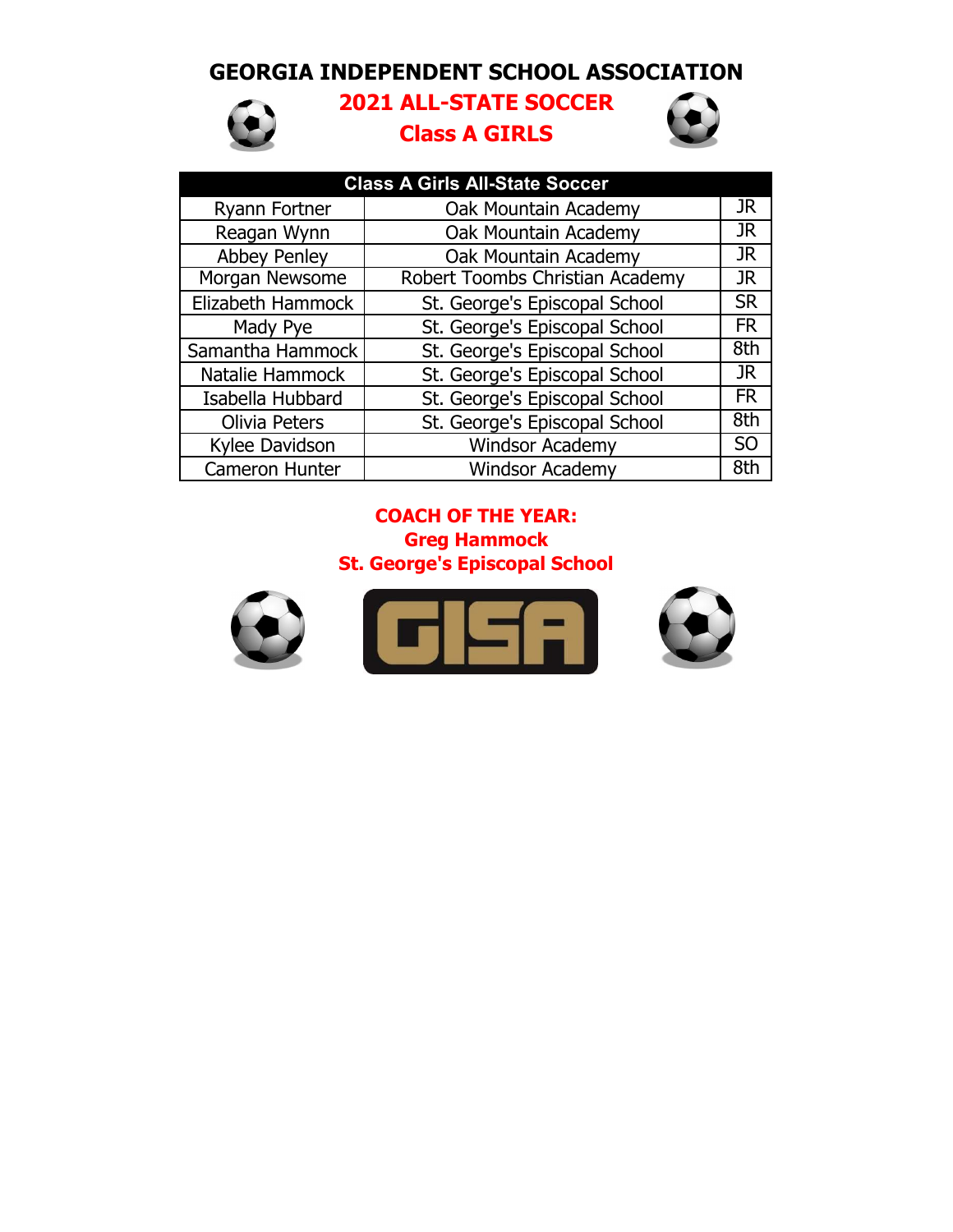## **GEORGIA INDEPENDENT SCHOOL ASSOCIATION**



# **2021 ALL-STATE SOCCER GIRLS**



| <b>Girls All-State Soccer</b> |                                       |                          |  |  |
|-------------------------------|---------------------------------------|--------------------------|--|--|
| Jamison Shears                | Atlanta Girls' School                 | 8th                      |  |  |
| Gwyn Kelley                   | Atlanta Girls' School                 | <b>SR</b>                |  |  |
| Virginia Chew                 | Augusta Preparatory Day School        | $\overline{\text{SR}}$   |  |  |
| <b>Beatty Joseph</b>          | Augusta Preparatory Day School        | $\overline{\text{JR}}$   |  |  |
| Sage Conolly                  | <b>Augusta Preparatory Day School</b> | $\overline{\text{JR}}$   |  |  |
| Marina Boni                   | Augusta Preparatory Day School        | 50                       |  |  |
| <b>Ryan Gaston</b>            | <b>Brookwood School</b>               | <b>SR</b>                |  |  |
| Eliza Miller                  | <b>Brookwood School</b>               | <b>SR</b>                |  |  |
| Jordan Burns                  | <b>Brookwood School</b>               | $\overline{\text{SR}}$   |  |  |
| Addie Becker                  | <b>Bulloch Academy</b>                | 8th                      |  |  |
| <b>Angie Garces</b>           | Cristo Rey Atlanta Jesuit HS          | <b>SR</b>                |  |  |
| <b>Stephany Uballe</b>        | Cristo Rey Atlanta Jesuit HS          | <b>JR</b>                |  |  |
| Cate Seymour                  | Frederica Academy                     | <b>SR</b>                |  |  |
| Eleanor Runyan                | Frederica Academy                     | $\overline{\text{JR}}$   |  |  |
| Josephine Brock               | Frederica Academy                     | $\overline{\text{JR}}$   |  |  |
| Katie Eckert                  | Frederica Academy                     | $\overline{\mathsf{FR}}$ |  |  |
| Natalie Olsen                 | <b>Holy Spirit Preparatory School</b> | $\overline{\text{SR}}$   |  |  |
| Sofia Oliver                  | Holy Spirit Preparatory School        | $\overline{\text{SR}}$   |  |  |
| Kardyn George                 | Trinity Christian School, Dublin      | $\overline{\text{JR}}$   |  |  |
| <b>MacKenzie Collins</b>      | Valwood School                        | $\overline{\mathsf{FR}}$ |  |  |
| Emma Burnett                  | Valwood School                        | $\overline{\mathsf{FR}}$ |  |  |
| Maura O'Connell               | <b>Westfield School</b>               | $\overline{\text{SR}}$   |  |  |
| Natalie Benson                | Westminster Schools, Augusta          | $\overline{\text{JR}}$   |  |  |
| Cammi Williamson              | Westminster Schools, Augusta          | $\overline{\text{SR}}$   |  |  |

#### **Tom Norton Augusta Preparatory Day School COACH OF THE YEAR:**

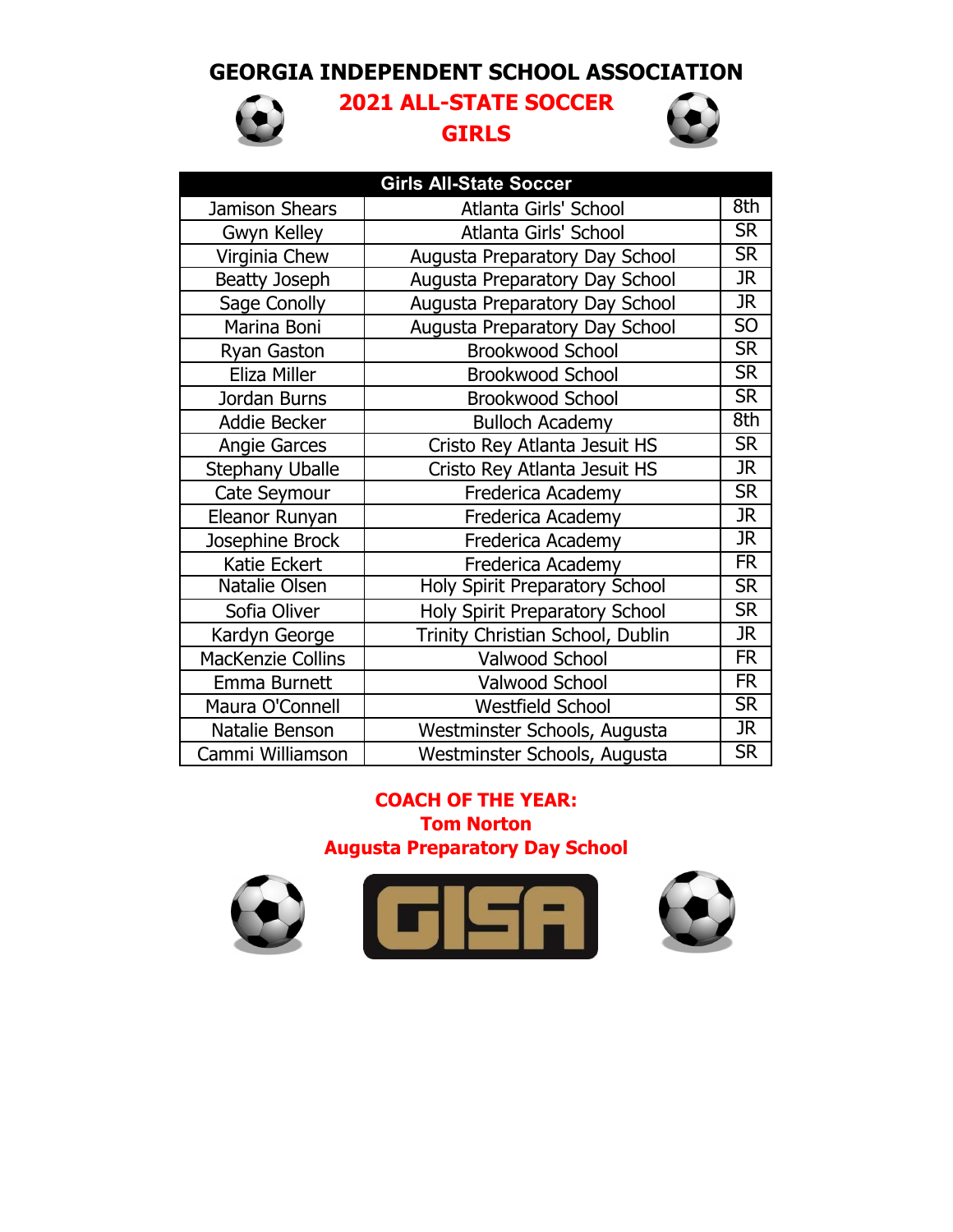#### **GEORGIA INDEPENDENT SCHOOL ASSOCIATION**



# **2021 ALL-REGION SOCCER**

#### **GIRLS**

|                      | <b>Region 1</b>                  |           |                           | <b>Region 2</b>                  |               |
|----------------------|----------------------------------|-----------|---------------------------|----------------------------------|---------------|
| Kaitlin Fortney      | Dominion Christian School        | <b>SR</b> | Addie Becker              | <b>Bulloch Academy</b>           | 8th           |
| Sophie Bilbrey       | <b>Dominion Christian School</b> | FR.       | Liv Finley                | <b>Bulloch Academy</b>           | 8th           |
| <b>Ryann Fortner</b> | Oak Mountain Academy             | JR.       | Leah Williford            | <b>Bulloch Academy</b>           | <b>SR</b>     |
| <b>Abbey Penley</b>  | Oak Mountain Academy             | JR        | Sophie Strickland         | <b>Bulloch Academy</b>           | <b>SO</b>     |
| Reagan Wynn          | Oak Mountain Academy             | JR        | Cate Seymour              | Frederica Academy                | <b>SR</b>     |
| Kenzie Reed          | Oak Mountain Academy             | JR.       | Eleanor Runyan            | Frederica Academy                | JR            |
| Elizabeth Hammock    | St. George's Episcopal School    | <b>SR</b> | Josephine Brock           | Frederica Academy                | JR            |
| Mady Pye             | St. George's Episcopal School    | FR.       | Katie Eckert              | Frederica Academy                | FR            |
| Samantha Hammock     | St. George's Episcopal School    | 8th       | Maddie Baldwin            | Frederica Academy                | <b>FR</b>     |
| Natalie Hammock      | St. George's Episcopal School    | JR        | <b>Ruby George Pruitt</b> | Frederica Academy                | FR            |
| Isabella Hubbard     | St. George's Episcopal School    | <b>FR</b> | Stella Oelshig            | St. Andrew's School              | <b>FR</b>     |
| Anna Takle           | St. George's Episcopal School    | SO        | Morgan Rule               | St. Andrew's School              | FR            |
| Ellen Searcv         | St. George's Episcopal School    | SO        | Kardyn George             | Trinity Christian School, Dublin | JR            |
| <b>Olivia Peters</b> | St. George's Episcopal School    | 8th       | Emma Kate Williams        | Trinity Christian School, Dublin | <b>SR</b>     |
| Kvlee Davidson       | <b>Windsor Academy</b>           | SO.       | Isabella Ingrando         | Trinity Christian School, Dublin | <b>SR</b>     |
| lCameron Hunter      | <b>Windsor Academy</b>           | 8th       | Jenny Yoder               | Trinity Christian School, Dublin | <sub>SO</sub> |
|                      |                                  |           |                           |                                  |               |

|                           | Region 2                         |           |
|---------------------------|----------------------------------|-----------|
| Addie Becker              | <b>Bulloch Academy</b>           | 8th       |
| Liv Finley                | <b>Bulloch Academy</b>           | 8th       |
| Leah Williford            | <b>Bulloch Academy</b>           | <b>SR</b> |
| Sophie Strickland         | <b>Bulloch Academy</b>           | SO        |
| Cate Seymour              | Frederica Academy                | <b>SR</b> |
| Eleanor Runyan            | Frederica Academy                | JR        |
| Josephine Brock           | Frederica Academy                | JR        |
| Katie Eckert              | Frederica Academy                | FR        |
| Maddie Baldwin            | Frederica Academy                | FR        |
| <b>Ruby George Pruitt</b> | Frederica Academy                | FR        |
| Stella Oelshig            | St. Andrew's School              | FR        |
| Morgan Rule               | St. Andrew's School              | FR        |
| Kardyn George             | Trinity Christian School, Dublin | JR        |
| Emma Kate Williams        | Trinity Christian School, Dublin | <b>SR</b> |
| Isabella Ingrando         | Trinity Christian School, Dublin | SR        |
| Jenny Yoder               | Trinity Christian School, Dublin | <b>SO</b> |
| Maura O'Connell           | <b>Westfield School</b>          | SR        |
| <b>Brooke Meyers</b>      | <b>Westfield School</b>          | JR        |

| <b>Region 3</b>         |           |                        | <b>Region 4</b>                |               |
|-------------------------|-----------|------------------------|--------------------------------|---------------|
| <b>Brookwood School</b> | <b>SR</b> | Virginia Chew          | Augusta Preparatory Day School | SR            |
| <b>Brookwood School</b> | <b>SR</b> | Beatty Joseph          | Augusta Preparatory Day School | <b>JR</b>     |
| <b>Brookwood School</b> | <b>SR</b> | Sage Comolly           | Augusta Preparatory Day School | <b>JR</b>     |
| <b>Brookwood School</b> | <b>SO</b> | Marina Boni            | Augusta Preparatory Day School | <sub>SO</sub> |
| <b>Brookwood School</b> | <b>SR</b> | Mae Wallace Baker      | Augusta Preparatory Day School | <b>JR</b>     |
| <b>Brookwood School</b> | 8th       | <b>Brooke Peevy</b>    | Bethlehem Christian Academy    | <b>SR</b>     |
| <b>Brookwood School</b> | JR        | Taylor Vanhouse        | Briarwood Academy              | <b>SR</b>     |
| <b>Brookwood School</b> | <b>SR</b> | Olivia Bassett         | Gatewood School                | <b>SR</b>     |
| <b>Brookwood School</b> | JR        | Paulina Mendez         | Gatewood School                | <b>JR</b>     |
| <b>Brookwood School</b> | <b>FR</b> | Rose Tamasi            | Gatewood School                | <sub>SO</sub> |
| <b>Terrell Academy</b>  | <b>SR</b> | Raegan Wilkins         | Gatewood School                | <b>SR</b>     |
| Terrell Academy         | <b>SR</b> | Jenna Clark            | John Milledge Academy          | <b>FR</b>     |
| Terrell Academy         | JR        | Kaela Clark            | John Milledge Academy          | <b>JR</b>     |
| Terrell Academy         | JR        | Julia Andrews          | Westminster Schools, Augusta   | <b>SR</b>     |
| Terrell Academy         | <b>FR</b> | Natalie Benson         | Westminster Schools, Augusta   | <b>JR</b>     |
| Tiftarea Academy        | <b>SR</b> | Cammi Williamson       | Westminster Schools, Augusta   | <b>SR</b>     |
| Tiftarea Academy        | <b>SO</b> | <b>Wellsley Fuller</b> | Westminster Schools, Augusta   | <b>JR</b>     |
| Tiftarea Academy        | <b>SO</b> | <b>Madison Huss</b>    | Westminster Schools, Augusta   | <b>JR</b>     |
| Valwood School          | <b>FR</b> |                        |                                |               |
| Valwood School          | <b>FR</b> |                        |                                |               |
| <b>Valwood School</b>   | <b>SO</b> |                        |                                |               |
| Valwood School          | <b>SR</b> |                        |                                |               |
| Valwood School          | <b>FR</b> |                        |                                |               |
| <b>Valwood School</b>   | <b>SR</b> |                        |                                |               |
|                         |           |                        |                                |               |

|                        | <b>Region 4</b>                |           |
|------------------------|--------------------------------|-----------|
| Virginia Chew          | Augusta Preparatory Day School | SR        |
| <b>Beatty Joseph</b>   | Augusta Preparatory Day School | JR        |
| Sage Comolly           | Augusta Preparatory Day School | JR        |
| Marina Boni            | Augusta Preparatory Day School | <b>SO</b> |
| Mae Wallace Baker      | Augusta Preparatory Day School | JR        |
| <b>Brooke Peevy</b>    | Bethlehem Christian Academy    | <b>SR</b> |
| <b>Taylor Vanhouse</b> | <b>Briarwood Academy</b>       | SR        |
| Olivia Bassett         | Gatewood School                | SR        |
| Paulina Mendez         | Gatewood School                | JR        |
| Rose Tamasi            | Gatewood School                | SO        |
| Raegan Wilkins         | Gatewood School                | SR        |
| Jenna Clark            | John Milledge Academy          | FR.       |
| Kaela Clark            | John Milledge Academy          | JR        |
| Julia Andrews          | Westminster Schools, Augusta   | SR        |
| Natalie Benson         | Westminster Schools, Augusta   | JR        |
| Cammi Williamson       | Westminster Schools, Augusta   | SR        |
| <b>Wellsley Fuller</b> | Westminster Schools, Augusta   | JR        |
| <b>Madison Huss</b>    | Westminster Schools, Augusta   | JR        |

|                        | <b>Region 5</b>                       |           |
|------------------------|---------------------------------------|-----------|
| <b>Brooke Bailey</b>   | Atlanta Girls' School                 | FR        |
| Jamison Shears         | Atlanta Girls' School                 | 8th       |
| Gwyn Kelley            | Atlanta Girls' School                 | <b>SR</b> |
| Erica Birdsong         | Atlanta Girls' School                 | <b>SR</b> |
| Fola Olujuyigbe        | Atlanta Girls' School                 | <b>SR</b> |
| Greyson Hunt           | Creekside Christian Academy           | <b>SR</b> |
| <b>Bethany Bray</b>    | Creekside Christian Academy           | <b>FR</b> |
| <b>Angie Garces</b>    | Cristo Rey Atlanta Jesuit HS          | <b>SR</b> |
| <b>Stephany Uballe</b> | Cristo Rey Atlanta Jesuit HS          | <b>JR</b> |
| Jenny Ruiz             | Cristo Rey Atlanta Jesuit HS          | SO        |
| <b>Nancy Cifuentes</b> | Cristo Rey Atlanta Jesuit HS          | SO        |
| Natalie Olsen          | <b>Holy Spirit Preparatory School</b> | <b>SR</b> |
| Sofia Oliver           | <b>Holy Spirit Preparatory School</b> | SR        |
| Asia Bay Jacobs        | Holy Spirit Preparatory School        | JR        |
| Nicole Southworth      | Holy Spirit Preparatory School        | JR        |
| Kaitlyn Hatchew        | Holy Spirit Preparatory School        | <b>JR</b> |
| Reagan Neff            | <b>Holy Spirit Preparatory School</b> | <b>FR</b> |
| Ella Boyle             | Holy Spirit Preparatory School        | <b>FR</b> |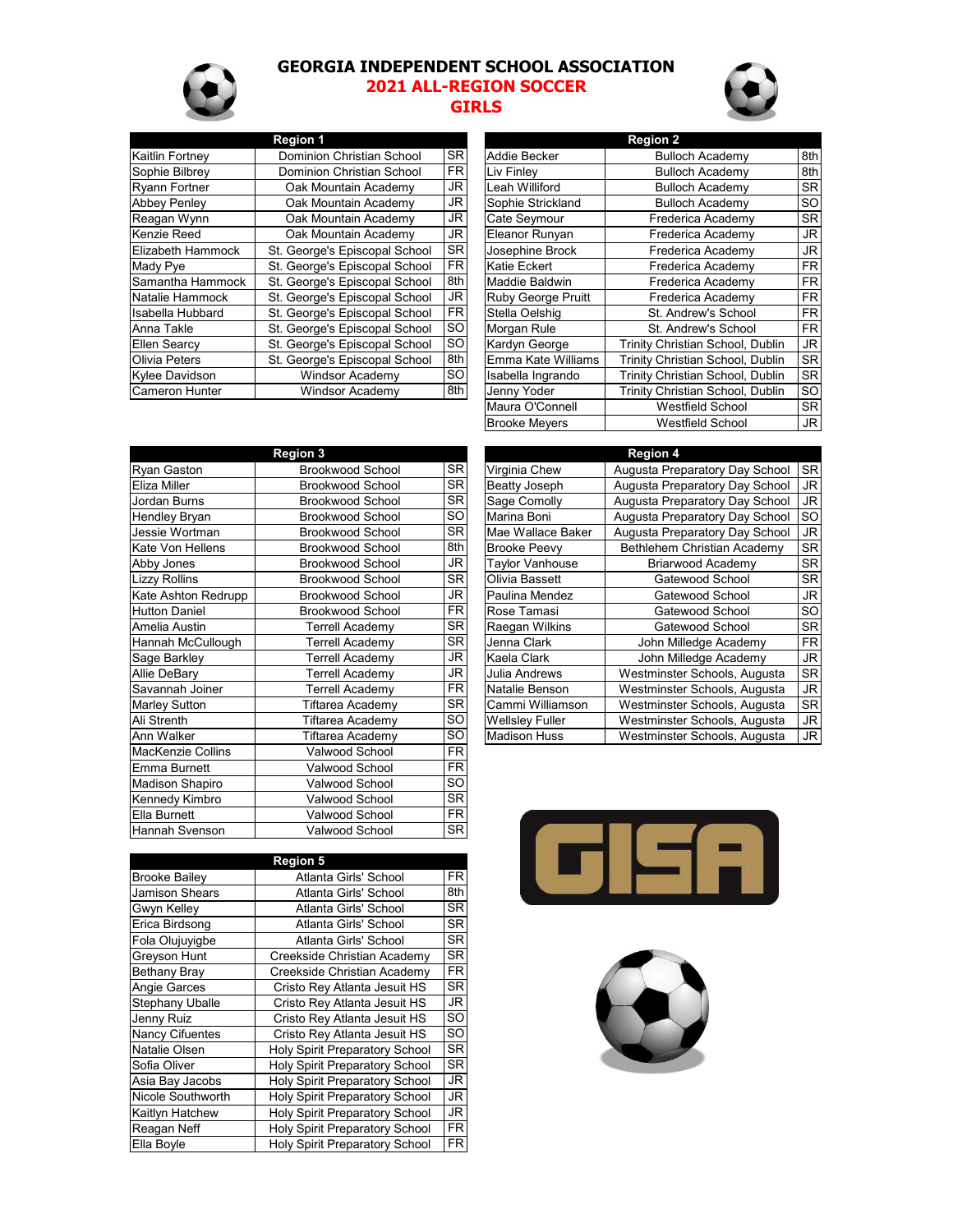### **2021 GISA STATE SPRING SOCCER**

#### **GIRLS**